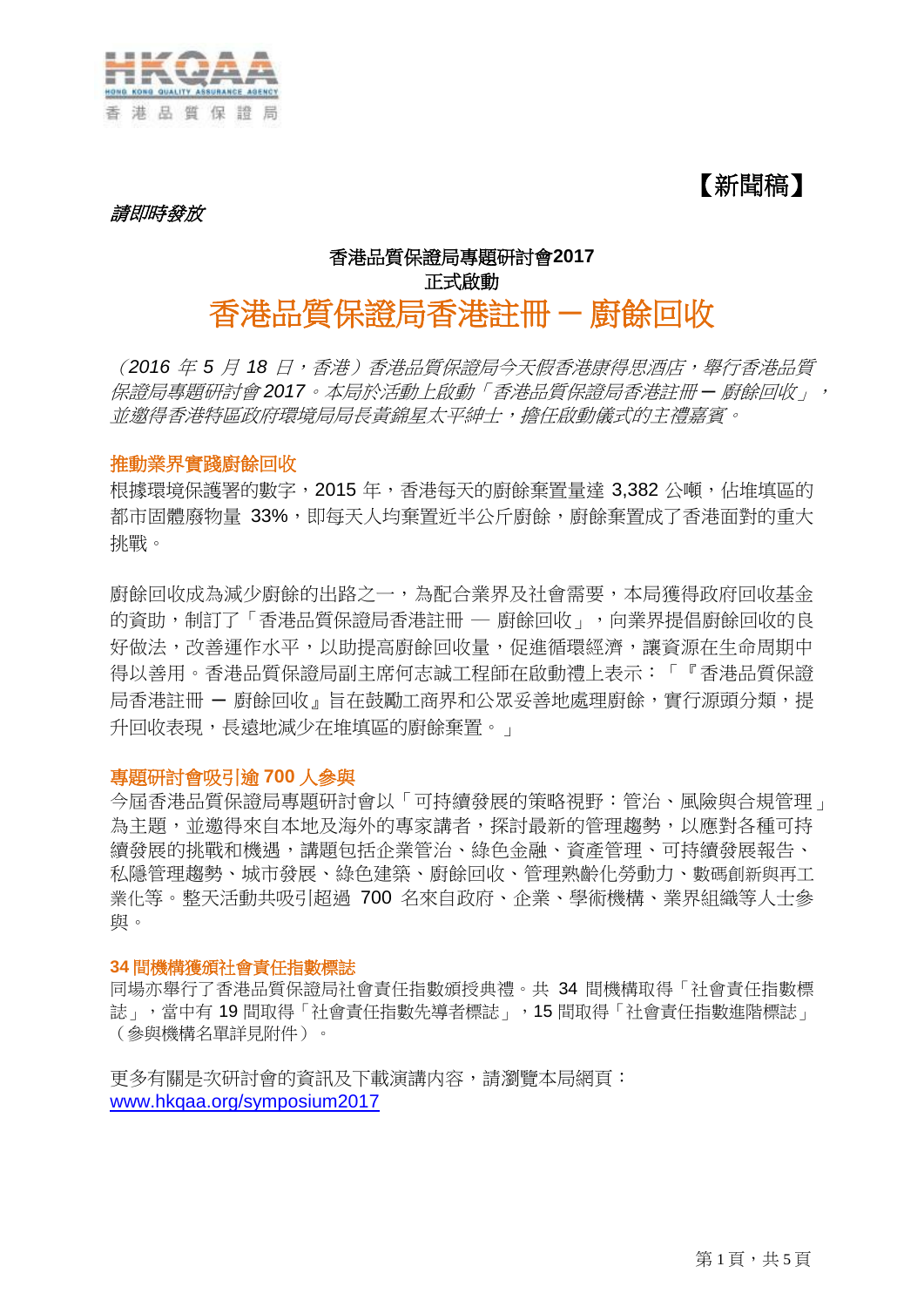



環境局局長黃錦星太平紳士、香港品質保證局副主席何志誠工程師、總裁林寶興博士及董事局 成員主持「香港品質保證局香港註冊 ─ 廚餘回收」啟動儀式。



香港品質保證局專題研討會吸引超過 700 人參與。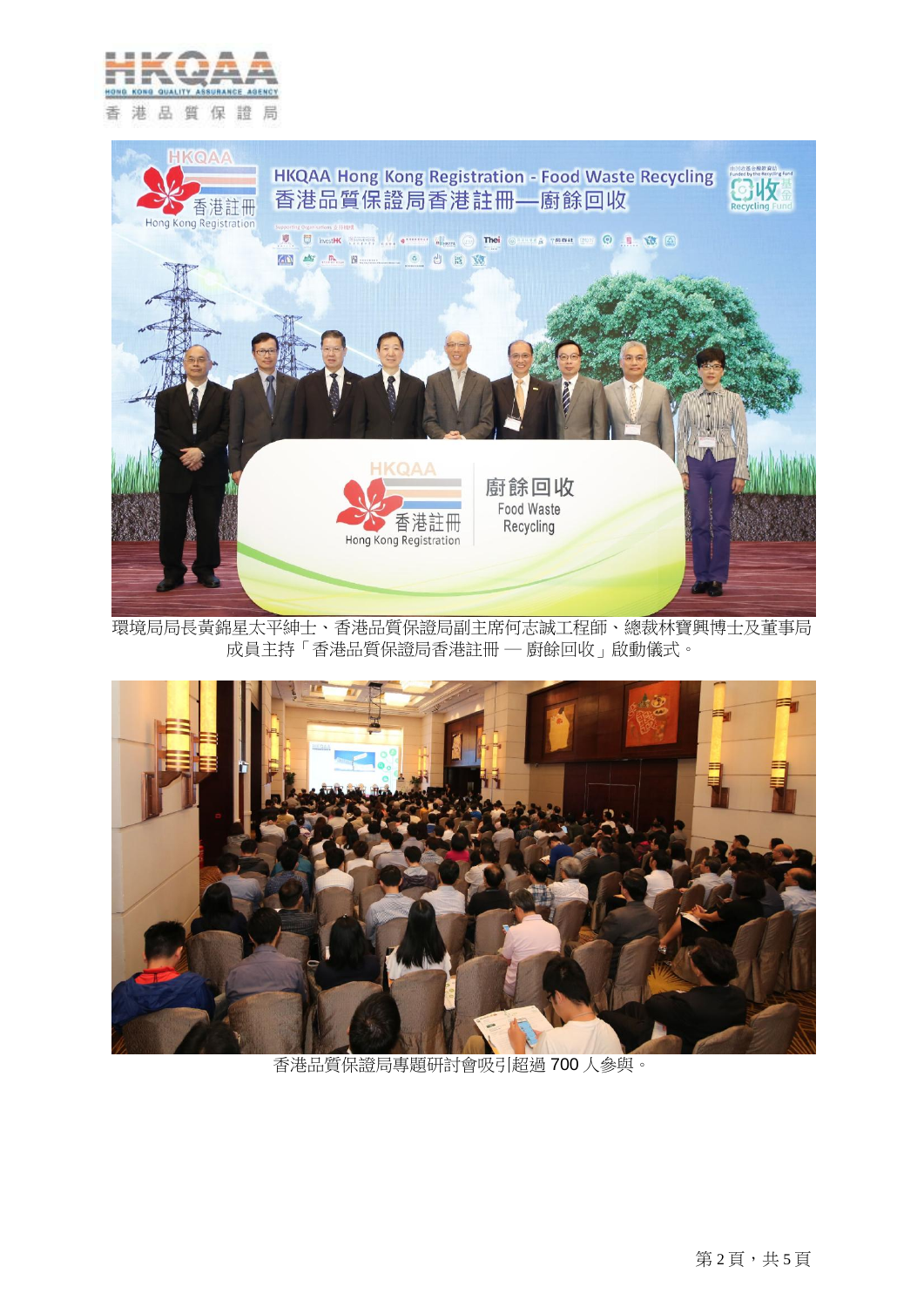



香港品質保證局副主席何志誠工程師(前排左五)及總裁林寶興博士(前排左六)與一眾參與 香港品質保證局社會責任指數機構合照。

- 完 -

# 媒體查詢: 香港品質保證局 - 企業傳訊組 麥家彥先生、潘詠棠小姐 電話:2202 9569 / 2202 9372 電郵:eastro.mak@hkqaa.org、deanna.poon@hkqaa.org

# 香港品質保證局簡介

香港品質保證局為一家非牟利機構,由香港政府於一九八九年成立。作為亞太區內最具領導地 位的合格評定機構之一,香港品質保證局一直致力提供各類認證及評審服務,並透過知識傳遞 和技術轉移,推動工商界和社會機構提升管理水平和競爭力。本局除了引入國際先進的管理體 系外,亦配合市場需求與社會可持續發展,積極創新,開發多元化的嶄新服務,協助工商界創 優增值,造福社會。有關本局更多資訊,請瀏覽[http://www.hkqaa.org](http://www.hkqaa.org/)。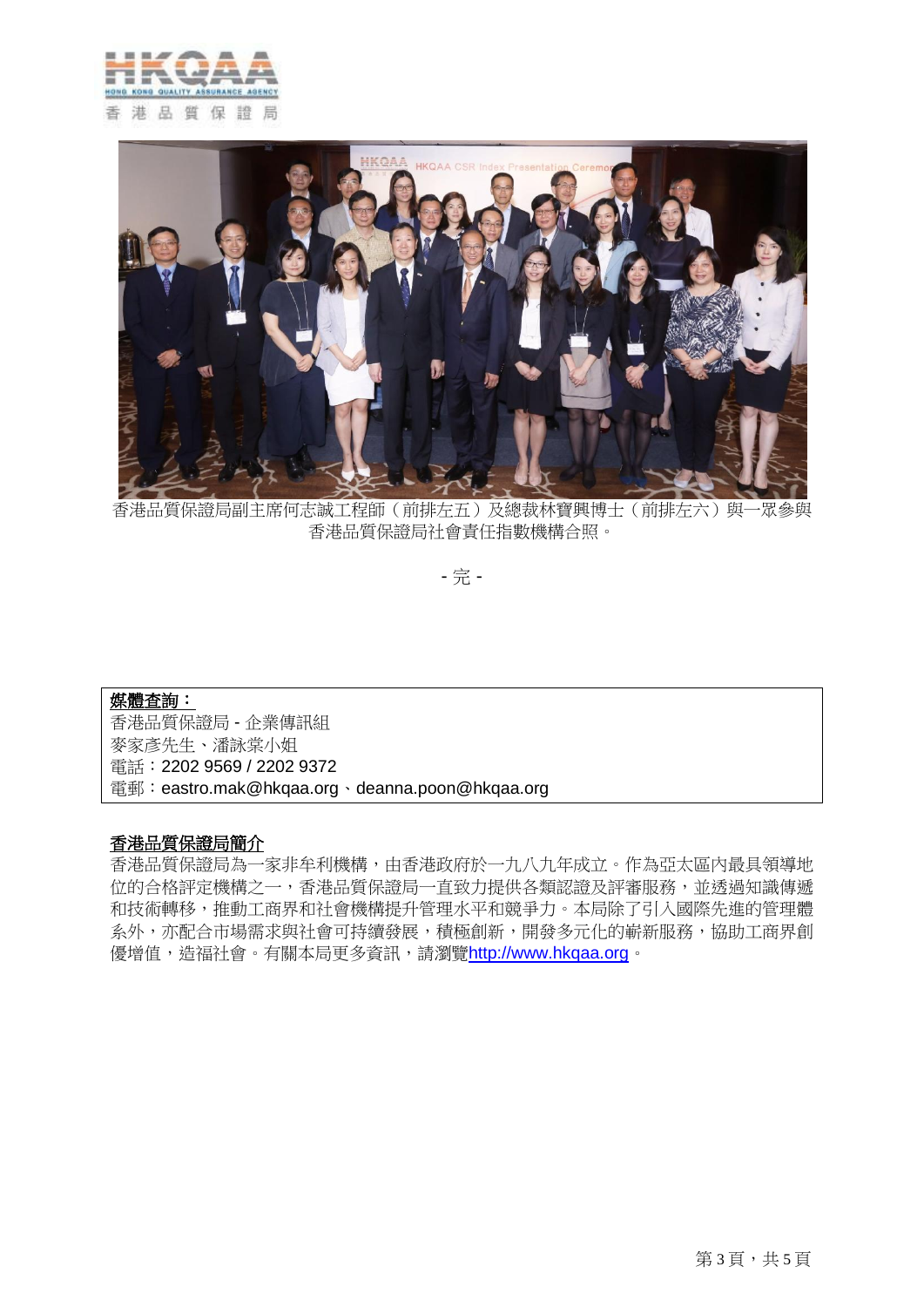

附件

# 香港品質保證局社會責任指數 參與機構名單

(截至 2017 年 5 月 18 日)

| <b>Name of Organisation</b>                                          | 機構名稱                         | 指數類別 |
|----------------------------------------------------------------------|------------------------------|------|
| A.S. Watson Industries                                               | 屈臣氏實業                        | A    |
| <b>Alliance Construction Materials Limited</b>                       | 友盟建築材料有限公司                   | P    |
| <b>ATAL Engineering Group</b>                                        | 安樂工程集團                       | A    |
| Cafe De Coral Holdings Limited                                       | 大家樂集團有限公司                    | P    |
| China Everbright International Limited                               | 中國光大國際有限公司                   | P    |
| Chun Lee Engineering Company Limited                                 | 進利工程有限公司                     | A    |
| <b>CLP Holdings Limited</b>                                          | 中電控股有限公司                     | P    |
| <b>Crystal Group</b>                                                 | 晶苑集團                         | P    |
| <b>Driltech Ground Engineering Limited</b>                           | 鑽達地質工程有限公司                   | A    |
| Frieslandcampina (Hong Kong) Limited                                 | 菲仕蘭(香港)有限公司                  | A    |
| Fuji Xerox (Hong Kong) Limited                                       | 富士施樂(香港)有限公司                 | P    |
| <b>GP Batteries International Limited</b>                            | 超霸電池國際有限公司                   | A    |
| Hanison Construction Company Limited                                 | 興勝建築有限公司                     | A    |
| Hip Hing Engineering Company Limited                                 | 協興工程有限公司                     | A    |
| Hong Kong Trade Development Council                                  | 香港貿易發展局                      | A    |
| Housing Department (Development and<br><b>Construction Division)</b> | 房屋署 (發展及建築處)                 | A    |
| <b>Housing Department (Estate</b><br><b>Management Division)</b>     | 房屋署(屋邨管理處)                   | A    |
| Hsin Chong Group Holdings Limited                                    | 新昌集團控股有限公司                   | A    |
| Jumbo Orient Contracting Limited                                     | 東淦工程有限公司                     | A    |
| Kai Shing Management Services Limited                                | 啟勝管理服務有限公司(環球貿               | P    |
| (International Commerce Centre                                       | 易廣場)                         |      |
| Management Services Office)<br>Leo Paper Group (Hong Kong) Limited   | 利奧紙品集團 (香港) 有限公司             | P    |
| <b>Megastrength Security Services</b>                                |                              | P    |
| Company Limited, a member of                                         | 恒基兆業地產集團成員公司 -<br>宏力保安服務有限公司 |      |
| <b>Henderson Land Group</b>                                          |                              |      |
| New World Development Company                                        | 新世界發展有限公司                    | P    |
| Limited                                                              |                              |      |
| <b>NWS Holdings Limited</b>                                          | 新創建集團有限公司                    | P    |
| Paul Y. Engineering Group Limited                                    | 保華建築有限公司                     | A    |
| Sa Sa International Holdings Limited                                 | 莎莎國際控股有限公司                   | P    |
| Shinryo (Hong Kong) Limited                                          | 新菱工程香港有限公司                   | A    |
| <b>Shinryo Technical Services Limited</b>                            | 新菱技術服務有限公司                   | A    |
| Shui On Building Contractors Limited                                 | 瑞安承建有限公司                     | A    |